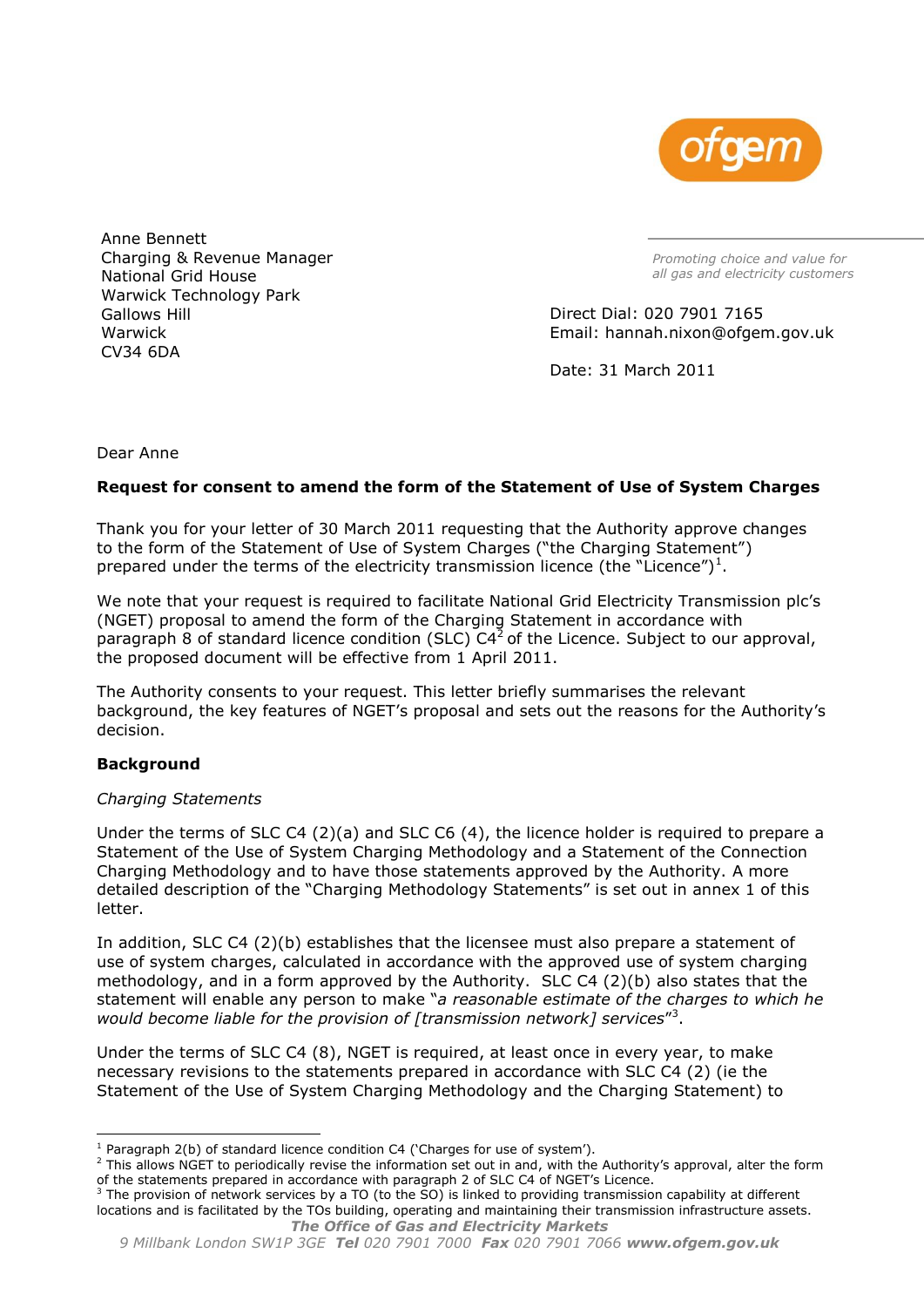ensure that the information set out in the statements "*shall continue to be accurate in all material respects*".

Traditionally, NGET updates the Charging Statement around March each year to detail the charges applicable for the forthcoming financial year. In parallel, NGET has also updated certain parameters within the Charging Methodology Statements so that values calculated in line with the underlying methodology and certain example calculations reflect current values.

NGET explains that when taken together these updates provide additional transparency to industry of the parameters used within the actual charge calculation and realistic examples to aid understanding of how the charging methodology is applied.

A detailed summary of the parameters that have traditionally been updated by NGET in accordance with SLC C4 (8) is included in annex 2 to this letter.

### *Code Governance Review*

In March 2010, we published the final proposals of the Code Governance Review (CGR)<sup>4</sup>. Amongst other things, these proposals suggested that the governance of network charging methodologies should be brought within the governance of the relevant industry codes.

We introduced licence changes to give effect to our final proposals<sup>5</sup> which took effect on 31 December 2010. NGET subsequently raised amendment proposals<sup>6</sup> to bring the Connection and Use of System Code (CUSC) into line with the applicable licence changes.

On 30 December 2010 NGET implemented CUSC Amendment Proposal 188 to bring the charging methodologies (use of system and connection) and their governance under the CUSC. As a result, a new section of the CUSC, section 14, has been created containing the Charging Methodology Statements<sup>7</sup>.

### **NGET's proposal**

-

NGET is seeking the consent of the Authority to amend the form of the Charging Statement prepared under SLC C4 (2)(b) in accordance with SLC C4 (8) of its Licence. Subject to our approval, the amended Charging Statement will become effective from 1 April 2011 with the intention of being routinely updated each year.

At its heart, NGET"s proposal is seeking to make an improvement to the manner in which it presents information to the wider industry. In particular, the proposal is seeking to provide additional transparency to industry of the parameters used within the actual calculation of use of system charges and aid understanding of how the charging methodology is applied.

NGET"s proposal seeks to do this by combining all the parameters that have been updated under the terms of SLC C4 (8), with the purpose of enabling users to make a reasonable estimate of use of system charges applicable under the terms of SLC C4 (2), into a single document. <sup>8</sup>

NGET considers that it would be appropriate for this information to be included within the Charging Statement that can be routinely updated each year. This document will be separate from the Statement of the Use of System Charging Methodology.

 $<sup>4</sup>$  A copy of the Code Governance Review Final Proposals published on 31 March 2010 can be found here:</sup> http://www.ofgem.gov.uk/Licensing/IndCodes/CGR/Documents1/CGR\_Finalproposals\_310310.pdf.

<sup>5</sup> <http://www.ofgem.gov.uk/Pages/MoreInformation.aspx?docid=330&refer=Licensing/IndCodes/CGR>

 $6$  CAP183 through to CAP188 can be found on National Grid's website at:

<http://www.nationalgrid.com/uk/Electricity/Codes/systemcode/amendments/>

<http://www.nationalgrid.com/uk/Electricity/Codes/systemcode/contracts/>

<sup>&</sup>lt;sup>8</sup> This information falls into three broad categories: (i) information set for the first year of a price control period and then inflated by inflation in each subsequent year of the price control period, or (ii) information set at the beginning of a new price control period and fixed for the duration of the price control period, or (iii) information set for the first year of a price control period and then revised each year to reflect the change in underlying system conditions.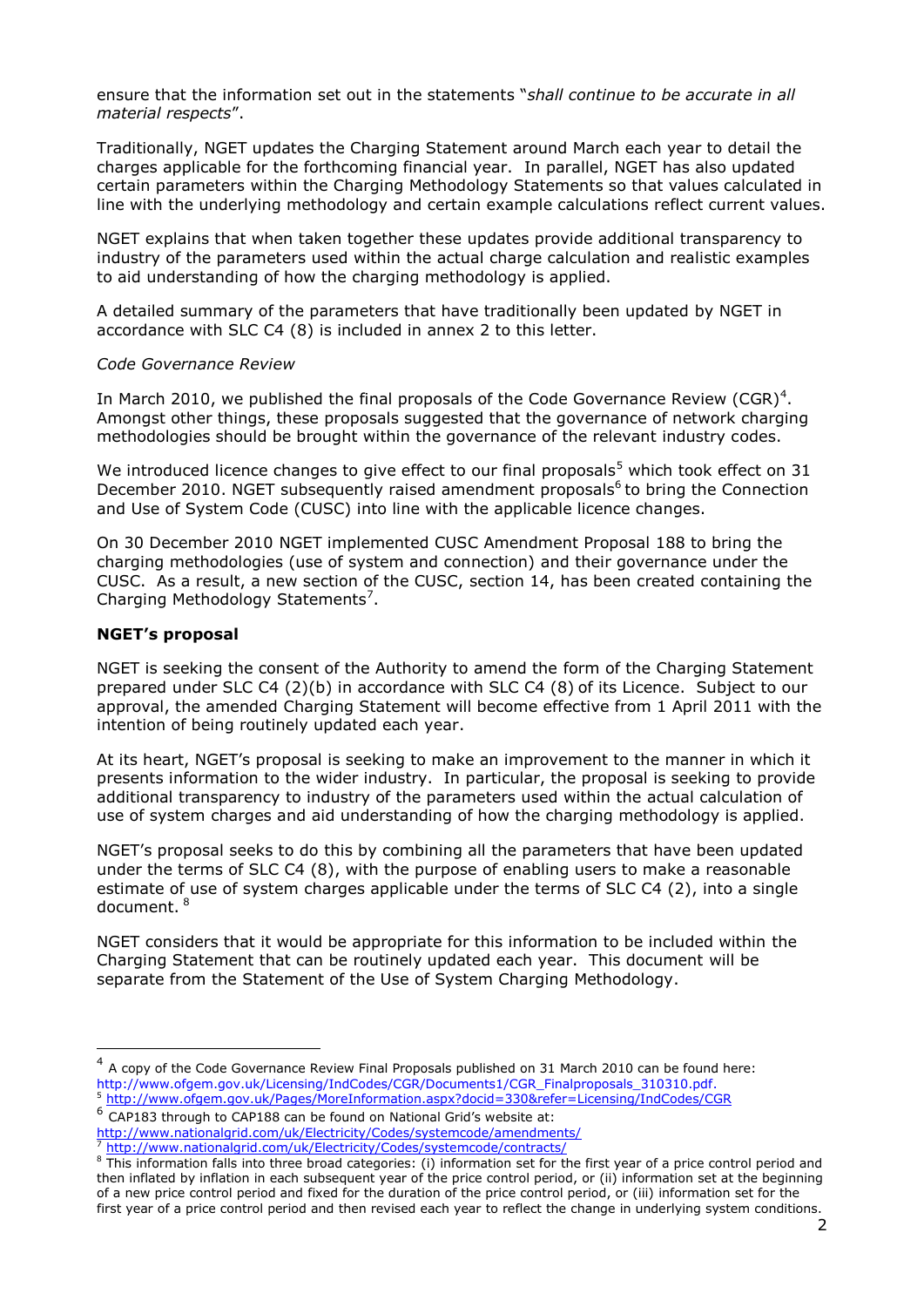We note that NGET's proposal also has an administrative impact by proposing to replace the parallel update processes that currently apply under the relevant provisions of its Licence (ie updates to the Statement of Use of System Charging Methodology and the Charging Statement) with a single process to allow efficient review and update of the information presented in the amended Charging Statement.

The key features of NGET's proposal are set out below.

# *TNUoS tariff calculation parameters*

Amongst other things, NGET"s proposal seeks to replicate the parameters currently described in the Statement of the Use of System Charging Methodology in the revised form of the Charging Statement. The information to be included within the proposed Charging Statement provides examples of parameters calculated in line with the underlying methodology utilised to calculate Transmission Network Use of System (TNUoS) levels and certain example calculations to aid the understanding of how the TNUoS charging methodology is applied. More detail on these parameters is set out in annex 2.

# *Balancing Services Incentive Scheme*

Under the terms of its Licence<sup>9</sup>, NGET is allowed to recover the costs associated with activities required to keep electricity supply and demand in balance and secure in real time through the Balancing System Use of System (BSUoS) charge. The costs that NGET is allowed to recover through the BSUoS charge is subject to an incentive scheme (the Balancing Services Incentive Scheme, or BSIS scheme) to encourage NGET to undertake its actions in such a way that its total costs are at an efficient level.

NGET's proposal seeks to replicate the relevant licence parameters of the forthcoming BSIS scheme in the revised form of the Charging Statement.

# *Consequential changes to the Charging Methodology Statements*

We note that NGET's request for consent does not seek to make equivalent changes to the Charging Methodology Statements to remove reference to information previously captured by the update process. NGET explains that the intention is to develop a separate proposal under the CUSC governance arrangements to consider changes to the Charging Methodology Statements to remove references to the information that will be updated and published in the revised form of the Charging Statement.

We note NGET's explanation that, if consent is provided, a period of time will occur when certain data examples will be published in both the Charging Methodology Statements and the Charging Statement in relation to different time periods. Specifically, the Charging Methodology Statements will provide information in relation to the charging year 2010/11, while the Charging Statement will provide this for 2011/12. We note NGET's explanation that the impact of duplication is minimal as the wording of either or both documents will highlight the period to which a specific piece of information relates.

### *Connection charging examples*

We note that NGET's proposal does not seek to replicate the example calculations that currently feature as part of the Connection Charging Methodology Statement within the revised form of the Charging Statement.

# **Authority views**

The Authority welcomes NGET"s explanation of the proposal to amend the form of the Charging Statement.

<sup>&</sup>lt;sup>9</sup> Part 2 of special condition AA5A (Revenue restriction provision).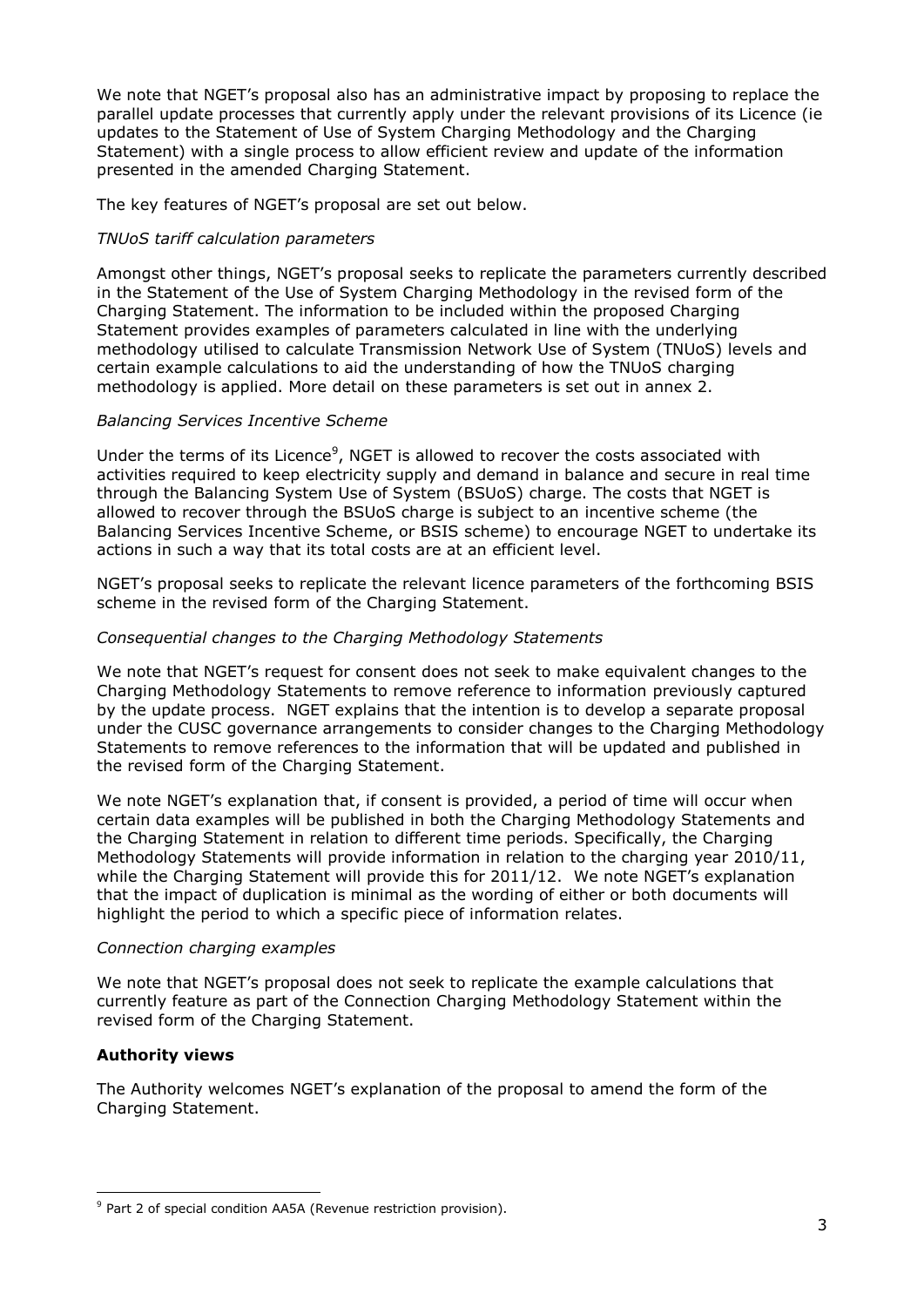We note that the core underlying charging methodologies described by the Charging Methodology Statements and the way that the charges are calculated will remain unchanged as a result of this proposal.

We also note that the decision to bring the charging methodologies and their governance under the CUSC has practical implications for the process that NGET employ in updating information under the terms of SLC C4 (8). To meet this challenge NGET has developed a proposal to replace the parallel update processes that currently apply under the relevant provisions of its Licence (ie updates to the Statement of Use of System Charging Methodology and the Charging Statement) with a single process to allow efficient review and update of the information presented in the revised form of the Charging Statement.

To facilitate the proposed approach, NGET is seeking the consent from the Authority to revise the form of the Charging Statement, under paragraph 8 of SLC C4 of its Licence.

We acknowledge the views of NGET that there are practical benefits to the proposed approach. These are summarised below.

- Efficiency. NGET explains that the recent implementation of the revised code governance arrangements means that to make the necessary revisions under SLC C4 (8) would require an annual amendment to be raised under the CUSC. NGET does not believe that updating the information in this manner is an efficient use of industry resources.
- Simplicity. NGET considers that the industry utilises the parameters and examples that are updated in the Statement of the Use of System Charging Methodology in combination with the data presented in the Charging Statement. NGET considers that it is appropriate to collate and present this information in a single document.
- Transparency. NGET considers that collating and presenting the relevant information used in the actual calculation of use of system charges in a single document will improve the ability of users to analyse different charging scenarios and is consistent with transparently applying the use of system charging methodology.
- NGET also considers that the proposal facilitates competition by ensuring that up to date charging parameters remain readily available.

We agree with NGET's assessment of the practical benefits of the proposed approach.

We make the following observations on the key features of NGET's proposal.

#### *BSIS scheme*

NGET"s proposal seeks to replicate the relevant licence parameters of the proposed BSIS scheme commencing on 1 April 2011 in the revised form of the Charging Statement. The BSIS scheme parameters are currently being finalised. Hence, a number of empty tables have been inserted in the BSIS section of the revised form of the Charging Statement. On completion, these parameters will be set out in NGET"s licence and replicated in the revised form of the Charging Statement.

We note NGET"s explanation that the tables have been included in the revised form of the Charging Statement to avoid a further request to approve the form of the document following the confirmation of the BSIS parameters for 2011/12, and to provide a view of how NGET proposes to present this information.

As noted above, we recognise that NGET"s proposal is seeking to make a presentational change by seeking to combine all the parameters that have traditionally been routinely updated under the terms of SLC C4 (8) into a single document.

In addition, we acknowledge that the administrative burden placed on the industry as part of the CUSC governance process to review and update these documents will be eased by the introduction of a single update process.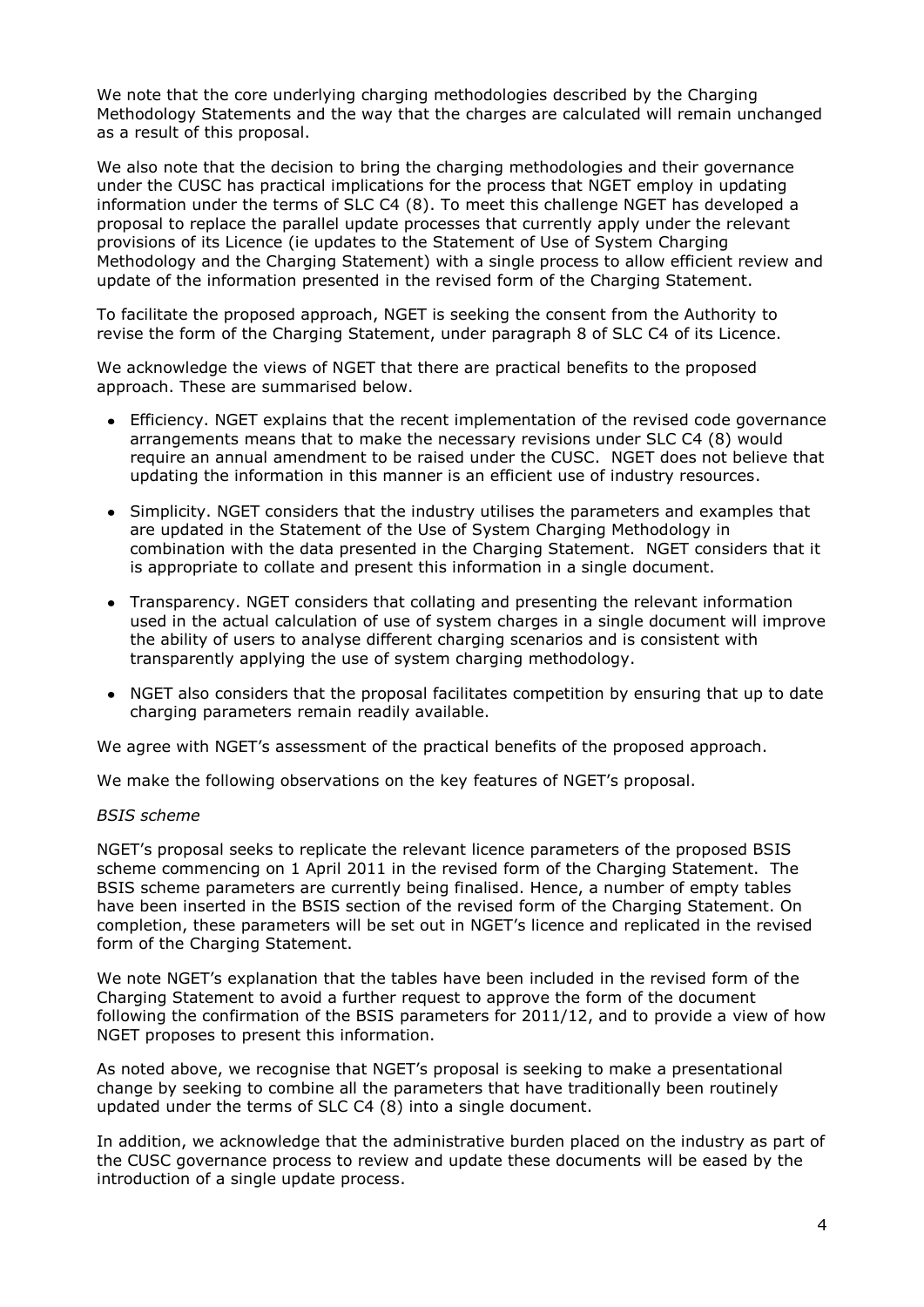Against this background, we agree with NGET"s proposal to introduce a BSIS section to the text of the Charging Statement.

### *Consequential changes to the Charging Methodology Statements*

We note NGET intends to separately progress a modification proposal under the CUSC governance arrangements to amend the Charging Methodology Statements to remove references to the information that NGET proposes to publish and update in the revised form of the Charging Statement.

We note that no explicit deadline is noted for NGET's proposed CUSC modification process. We expect a proposal to be submitted to the Authority for decision before the end of this calendar year.

### *Connection charging examples*

We note that the statements prepared under the terms of SLC C4 (2), and updated in accordance with SLC C4 (8), do not apply to charges determined in accordance with the Statement of the Connection Charging Methodology.

Furthermore, we note that there is no provision equivalent to SLC C4 (8) in relation to connection charges or an equivalent obligation on the licence holder to prepare a "Charging Statement" for connection charges determined in accordance with the connection charging methodology. Instead, a separate requirement exists under the terms of SLC C6 (12) that requires NGET to, where practicable, include examples of the connection charges likely to be made in different cases as determined in accordance with the methods and principles shown in the statement prepared under SLC C6 (4).

We note that NGET's request for consent does not seek to replicate the example calculations that feature as part of the Statement of the Connection Charging Methodology within the revised form of the Charging Statement.

We note NGET's explanation that it separately intends to consider the appropriateness of several connection examples contained in the Statement of the Connection Charging Methodology which will, without annual CUSC amendments, become out of date over time. We acknowledge that such a process may result in a request to alter the Licence to facilitate their movement to a document outside of the CUSC governance arrangements.

We encourage NGET to develop an appropriate modification under the CUSC governance arrangements and expect a proposal to be submitted to the Authority for decision before the end of this calendar year.

### **Authority's decision**

The Authority approves your request to amend the form of the Charging Statement in accordance with paragraph 8 of SLC C4 of the Licence in the manner set out above.

I would be happy to answer any queries you may have with respect to the Authority"s decision.

Yours sincerely,

7 Mi

Hannah Nixon Partner, Smarter Grids & Governance **Duly authorised on behalf of the Authority**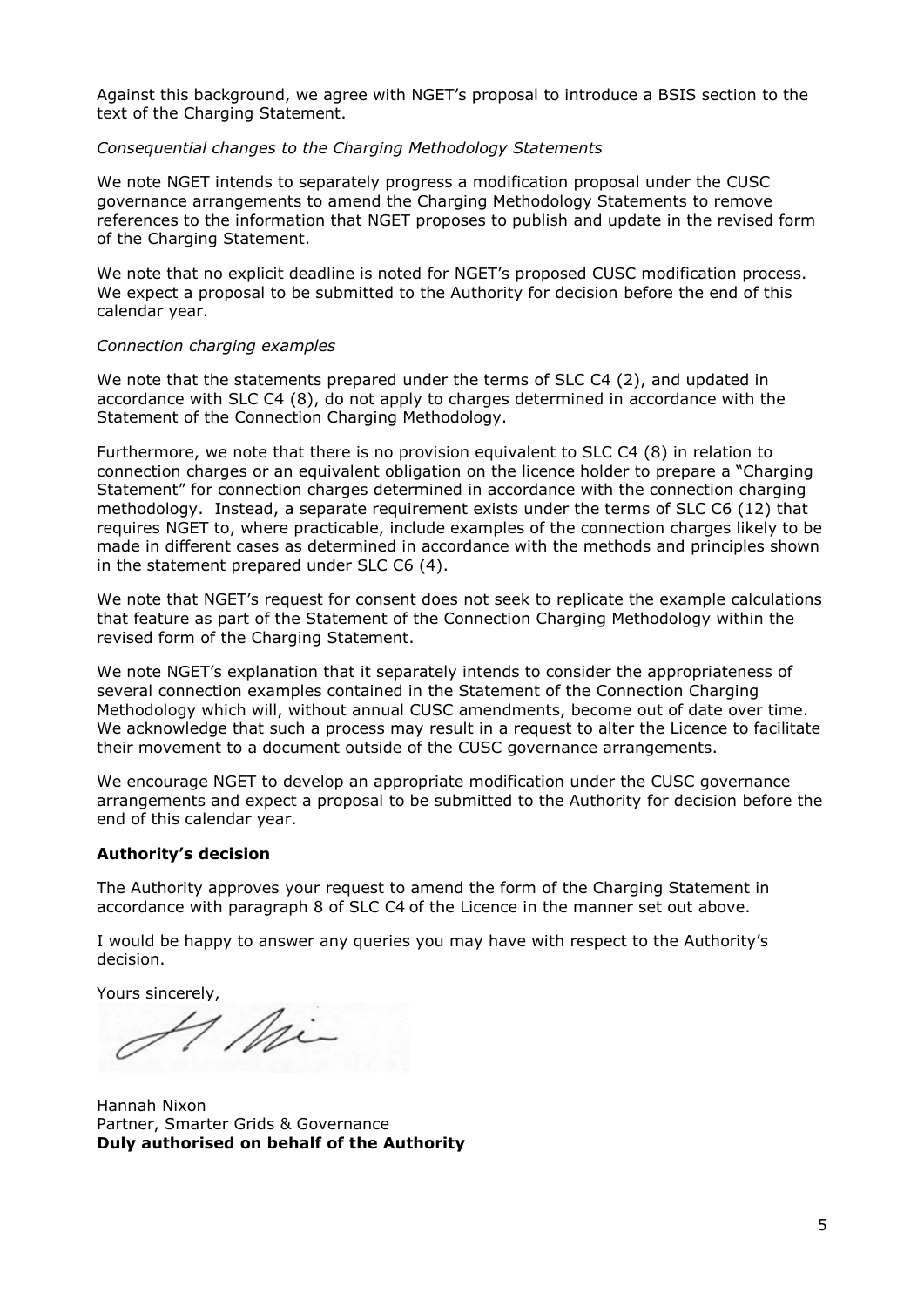# **Annex 1 - The Charging Methodology Statements**

Under the terms of SLC C4 (2) of its Licence, NGET is required to prepare a statement of the use of system charging methodology. The Statement of the Use of System Charging Methodology sets out the basis upon which it will charge for use of the National Electricity Transmission System (NETS)<sup>10</sup>. The statement is split into two sections:

- i. the Transmission Network Use of System (TNUoS) charging methodology. This describes the methods and principles that NGET, in its role as system operator (SO) of the NETS, employs to levy charges for use of the NETS on behalf of the Transmission Owners  $(TOs)^{11}$ ; and
- ii. the Balancing Services Use of System (BSUoS) charging methodology. This describes the methods and principles that NGET (in its role as SO) employs to levy charges on users of the NETS to recover the costs it incurs in the procurement and utilisation of energy and system balancing services.

Under the terms of SCL C6 (4) of its Licence, NGET is required to prepare a statement of the connection charging methodology. The Statement of the Connection Charging Methodology describes the methods and principles that NGET (in its role as SO) employs to levy charges on users for connection to the NETS.

The Authority"s approval power in respect to the Charging Methodology Statements applies only to the method by which the charges are determined<sup>12</sup> and the form of the statements; we do not set or approve the level of individual charges.

Changes to the charging methodologies set out in the above statements are subject to a veto by the Authority. SLC C5 (1) and SLC C6 (2) establish that the licensee must keep the use of system charging methodologies at all times under review. In turn, SLC C5 (2) and SLC C6 (3) establish that the licensee may make modifications to the charging methodologies, for the purpose of better achieving the relevant objectives as set out in SLC C5 (5) and SLC C6 (11), respectively.

There have been no changes proposed to the form of the Charging Methodology Statements or the Charging Statement since their original approval in April 2005 $^{13}$ .

<sup>1</sup>  $10$  The NETS was extended into offshore waters on 2 March 2011 to coincide with the financial close and concluded electricity transmission licence grant process for the Robin Rigg offshore project. Onshore, the NETS consists of three transmission licence areas which are defined as England and Wales, South of Scotland and North of Scotland.

<sup>&</sup>lt;sup>11</sup> There are currently four TOs. Onshore, NGET owns the England and Wales transmission system, Scottish Power Transmission Ltd owns the network in the South of Scotland and Scottish Hydro Electric Transmission Ltd owns the network in the North of Scotland. Offshore, TC Robin Rigg OFTO Ltd hold an OFTO Licence to operate the transmission link from the Robin Rigg wind farm to the onshore grid.

 $12$  Following an extensive consultation process the Authority approved NGET's Connection methodology proposals in December 2004 and its BSUoS methodology proposals in February 2005.The Authority approved NGET"s TNUoS methodology proposals on 6 April 2005.

<sup>13</sup> [http://www.nationalgrid.com/NR/rdonlyres/9E7AAB45-847E-4FF6-B657-3DD8E44B238A/3529/11049\\_11305.pdf](http://www.nationalgrid.com/NR/rdonlyres/9E7AAB45-847E-4FF6-B657-3DD8E44B238A/3529/11049_11305.pdf)